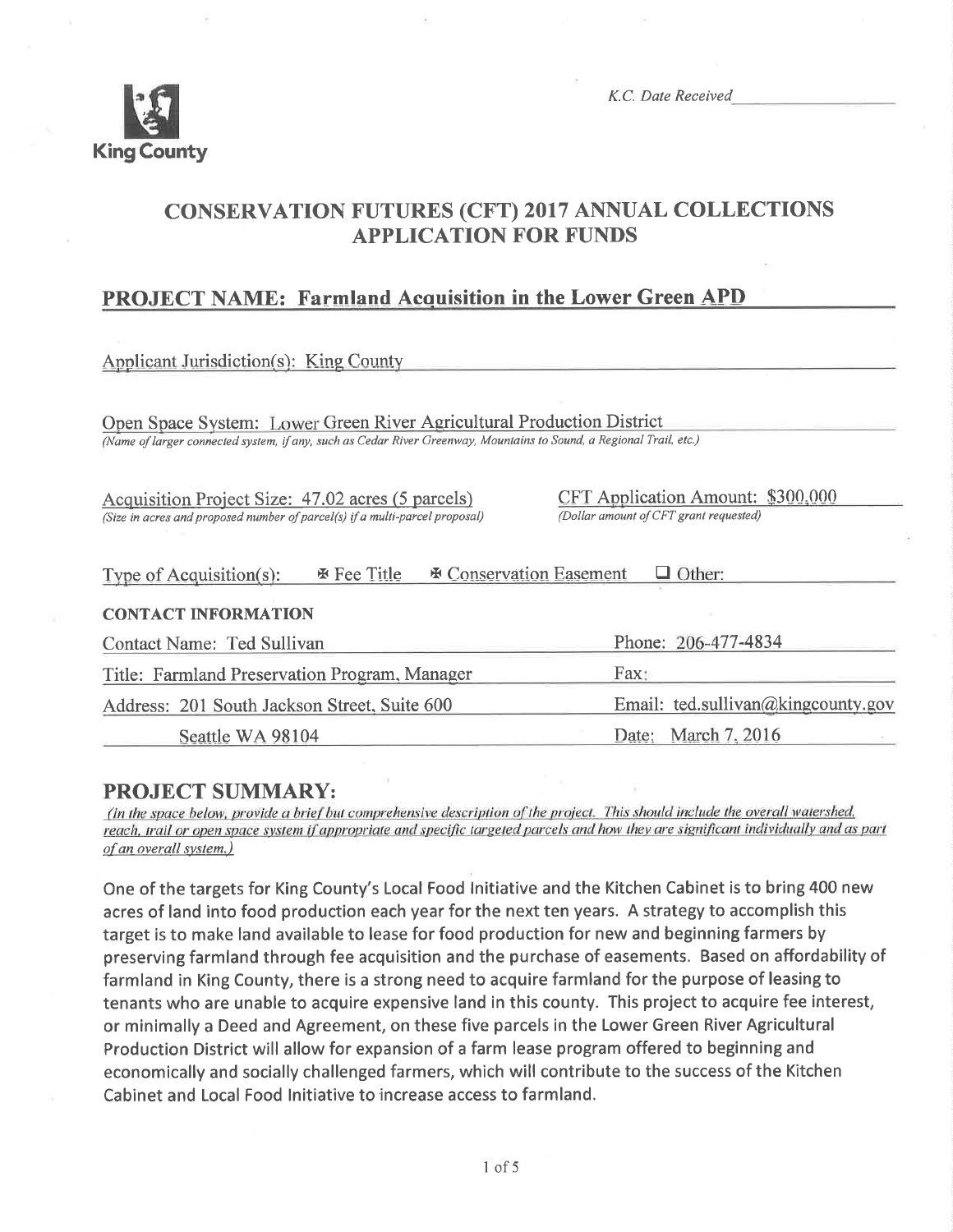#### 1. OPEN SPACE RESOURCES

Please review the attached evaluation criteria. For the **proposed acquisition parcel(s)**, please mark those criteria that apply and thoroughly, yet succinctly, describe in the space below how the proposed acquisition satisfies each marked criteria. Please clearly describe how these criteria might be met at a landscape level, and how they apply to individual parcels. If restoration is part of the plan, please briefly describe the current condition and the hoped for restored condition that is the goal of the acquisition.

- x A. Wildlife habitat or rare plant reserve
- x B. Salmon habitat and aquatic resources
- **EXC.** Scenic resources
- $\Box$  D. Community separator
- $\Box$  E. Historic/cultural resources
- $\Box$  F. Urban passive-use natural area/greenbelt
- $\Box$  G. Park/open space or natural corridor addition
- $\Box$  H. Passive recreation opportunity/unmet needs

Wildlife habitat or rare plant reserve: Although the project's success would result in more agricultural activity, the lands proximity to Mullen Slough and tributaries of the Green River, as well as the adjacent identified wetland provides habitat for small mammals, reptiles, amphibians, and birds, which includes foraging for hawks.

Salmon habitat and aquatic resources: The project's land is hydrologically connected to the Green River – an important salmon bearing river in King County. The land is entirely designated as a Critical Aquifer Recharge Area category 2, which benefits groundwater filtration. lt is also part of the floodplain for the Lower Green APD and contributes to water storage during seasonal flooding. The Farmland Preservation Program Deed and Agreement requires that a conservation plan be prepared and approved for the property by the King Conservation District. The purpose of the conservation plan is to ensure farming activities occurring on the property are performed using agricultural Best Management Practices to protect water quality, both on-site as well as in off-site drainage systems. Preserving this property for agricultural use will help to maintain the quality of water leaving the site, thereby protecting salmon habitat, other downstream aquatic resources, the adjacent wetland, and groundwater recharge.

Scenic Resources: These properties provide or will provide outstanding farm and open space scenic opportunities associated with the Lower Green Agricultural Production District. The agrarian activity and aesthetic contribution from the open space and agricultural use can be seen from State Route 167 and the West Valley Highway.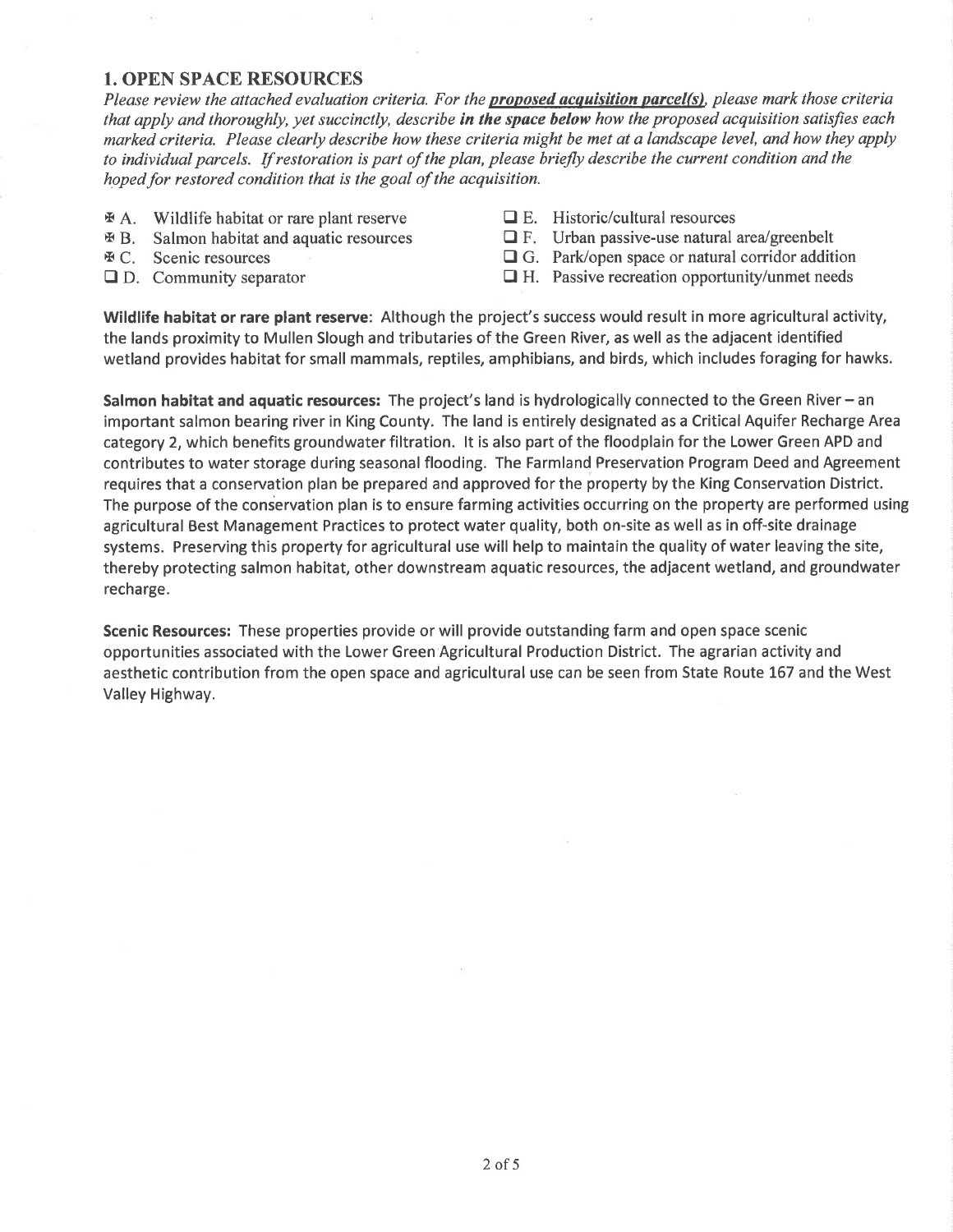### 2. ADDITIONAL FACTORS

For the proposed acquisition parcel(s), please mark all criteria that apply and thoroughly, yet succinctly, describe in the space below how the proposed acquisition satisfies each marked criteria.

- $\Box$  A. Educational/interpretive opportunity
- x B. Threat ofloss ofopen space resources
- x C. Ownership complexity/willing seller(s)/ownership interest proposed
- x D. Partnerships Describe any public or private partnerships that will enhance this project
- x E. Is the property identified in an adopted park, open space, comprehensive, or community plan?
- $\Box$  F. Transferable Development Credits (TDC) participation

Threat of loss of farmland resources: ln L959, there were approximately 100,000 acres of prime farmland in King County; however, by the late 1970's approximately half of these acres had been permanently converted to other uses. The inception of the Farmland Preservation Program (FPP) in L979 and the implementation of a variety of County policies and initiatives since then have helped to greatly reduce the loss of farmland. However, by current estimates, the original 100,000 acres of prime farmland that existed in 1959 are now reduced to approximately 41,000 acres. Most of these prime farmlands are within the designated Agricultural Production Districts (APDs) and, although this designation offers some protection, it is frequently challenged and may not be sufficient to provide protection on a permanent basis. Fee acquisition and removal of development rights allows the County to place covenants on the property which limit it to agriculture and open space uses.

Preserving these separate properties as a large farm will protect it from being divided into smaller residential farms that would no longer be viable for the growth of agricultural products at a commercial scale. Their location adjacent to the City of Auburn and close proximity to the City of Kent makes them especially vulnerable to development over time. Participating in FPP also removes the property's speculative development value, thereby helping to ensure that the property will remain affordable and thus available for agriculture or open space uses.

Ownership complexity/willing seller(s)/ownership interest proposed: This project will work with the owners of each of the five parcels: Allito LLC, Serac LLC, Taylor, Spencer, and Hang.

Early discussion with two of the landowners (Allitto LLC and Hang) indicate that if the appraisal figures come in at acceptable levels it is possible 2 transactions could be ready to move toward closing in early 2017.

The property owned by Spencer is used for the storage of landscaping and organic materials. The future of this noncompliant use is being determined by the legal system and it continues to be a challenge to resolve. lt is possible acquisition of this site may not occur until the result of this compliance issue is determined.

Partnerships: If fee purchase is successful, the outcome of this project could result in a partnership with Seattle Tilth and/or another third party who would manage and lease the land as an incubator farm for students and for disadvantage farmers (i.e., Hmong or other socially disadvantaged farmers). This project would further the County's policy goal to increase net farmland acres (400 acres per year) and increase new farmers (25 pei year) that contribute to the local food supply and goals of the Food lnitiative.

ls the property identified in an adopted park, open space, comprehensive, or community plan?: Yes, all properties are prime farmland located in a resource significant area, designated in the County's Comprehensive Plan as an Agricultural Production District.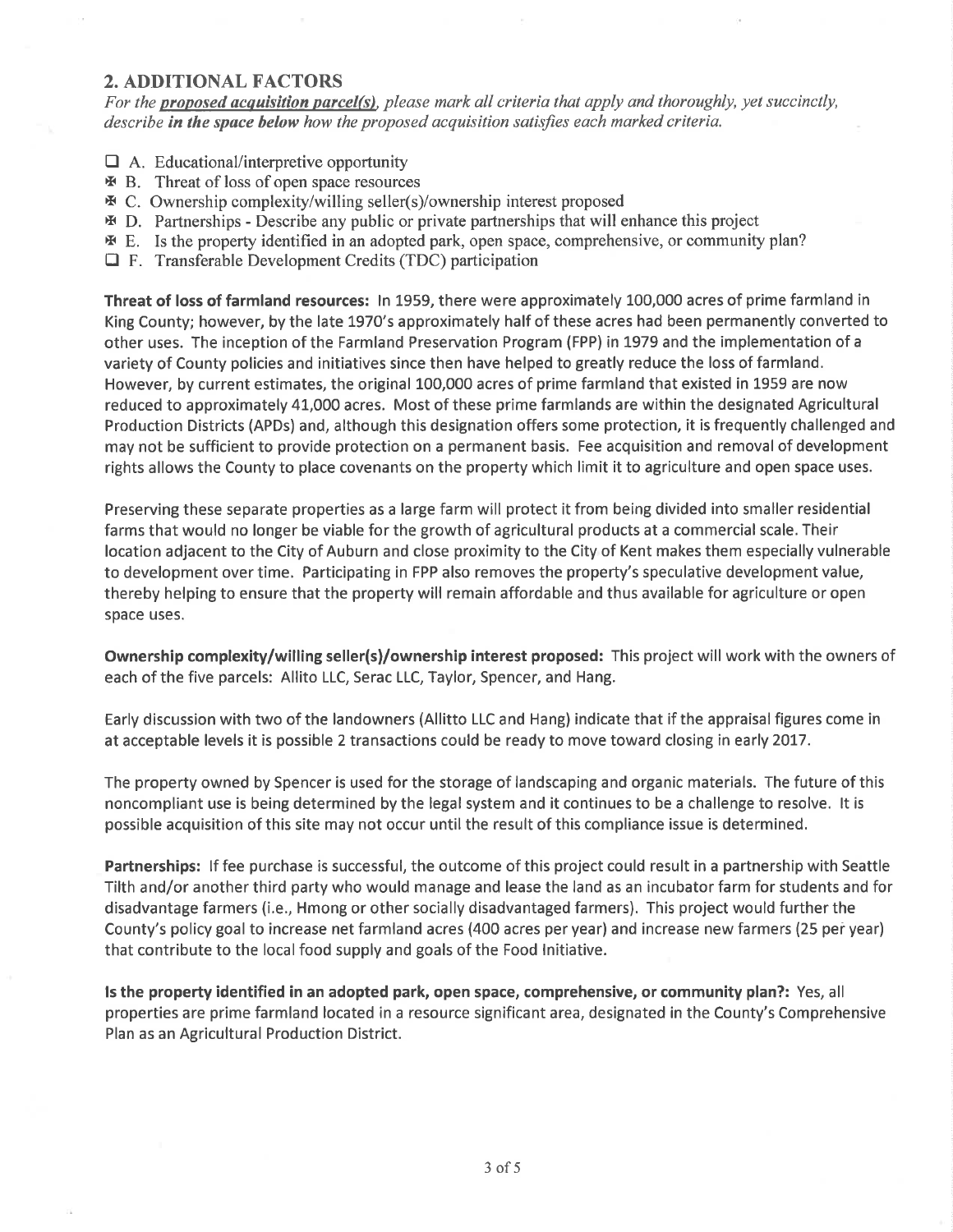#### 3. STEWARDSHIP AND MAINTENANCE

How will the property be stewarded and maintained? Does the property lend itself to volunteer stewardship opportunities? How will ongoing stewardship and maintenance efforts befunded?

The success of this project will result in the implementation of best management practices, which would minimally protect water quality issues and ensure stewardship of the land. FPP staff regularly monitors participating farms to ensure the owners are aware of the restrictive covenants on their property, and that they are complying with them. Similar stewardship would occur if managed as leased farmland. For this project, monitoring activities would include site visit and meeting with the farmers and those responsible for farm management. Additionally, FPP staff routinely drives by properties and check aerial photographs of preserved properties. Site visits and meetings with property owners are generally done once every one to three years unless a situation warrants more frequent visits. lf a covenant violation is noted, staff informs the owner of the violation and work with them to resolve it. lf such means of resolving a violation are unsuccessful, the County has the option of resolving it through litigation.

Funding for staff to monitor FPP properties and perform other program management activities is included as an expense item in the County's annual budget.

### 4. PROJECT BUDGET

| 1) TOTAL CFT APPLICATION AMOUNT <sup>a</sup> | CFT: \$300,000 |
|----------------------------------------------|----------------|
| <b>2) TOTAL PEL APPLICATION AMOUNT</b>       | PEL:           |

 $^a$ Allowable CFT acquisition costs (Ordinance 14714): The disbursement of funds shall be made only for capital project expenditures that include costs of acquiring real property, including interests in real property, and the following costs; the cost of related relocation of eligible occupants, cost of appraisal, cost of appraisal review, costs of title insurance, closing costs, pro rata real estate taxes, recording fees, compensating tax, hazardous waste substances reports, directly related staff costs and related legal and administrative costs, but shall not include the cost of preparing applications for conservation futures funds.

 ${}^{\scriptscriptstyle b}$ King County projects only, if applicable.

#### Estimation of property value:

Briefly note how land values have been estimated (i.e., appraisal, property tax assessment, asking price, letter of value or other means).

The King County Department of Assessments has appraised the Allito LLC land value at 5182,000, Serac LLC land value at S177,000, Taylor land value at \$315,000, Spencer land value at \$191,000, and Hang land value at \$171,000. The estimated cost (\$1,036,000) is for the fee acquisition of all five properties. lf not acquired in fee, a Deed and Agreement, as well as purchase of development right or home size limitation, would reduce the cost of the overall project. A formal appraisal will determined the fee acquisition cost and/or the "before" value of the property and the "after" value based on the Deed and Agreement language and the removal of the development right. The value of the easement and development right is the difference between the "before" and "after" values and provided the basis for the estimate shown below.

| <b>PROJECT COSTS</b>                                   | <b>ESTIMATED DOLLAR AMOUNT OR RANGE</b>              |  |
|--------------------------------------------------------|------------------------------------------------------|--|
| Total property interest value                          | \$1,036,000                                          |  |
| Title and appraisal work                               | \$50,000 (for all 5 parcels/owners or \$10,000 each) |  |
| Closing, fees, taxes                                   | \$15,000 (for all 5 parcels/owners or \$3,000 each)  |  |
| Relocation                                             | <b>NA</b>                                            |  |
| Hazardous waste reports                                | Unknown, but expected for Spencer parcel             |  |
| Directly related staff, administration and legal costs | \$50,000 (for all 5 parcels/owners or \$10,000 each) |  |
| <b>Total Project Costs (CFT and other funds)</b>       | \$1,151,000                                          |  |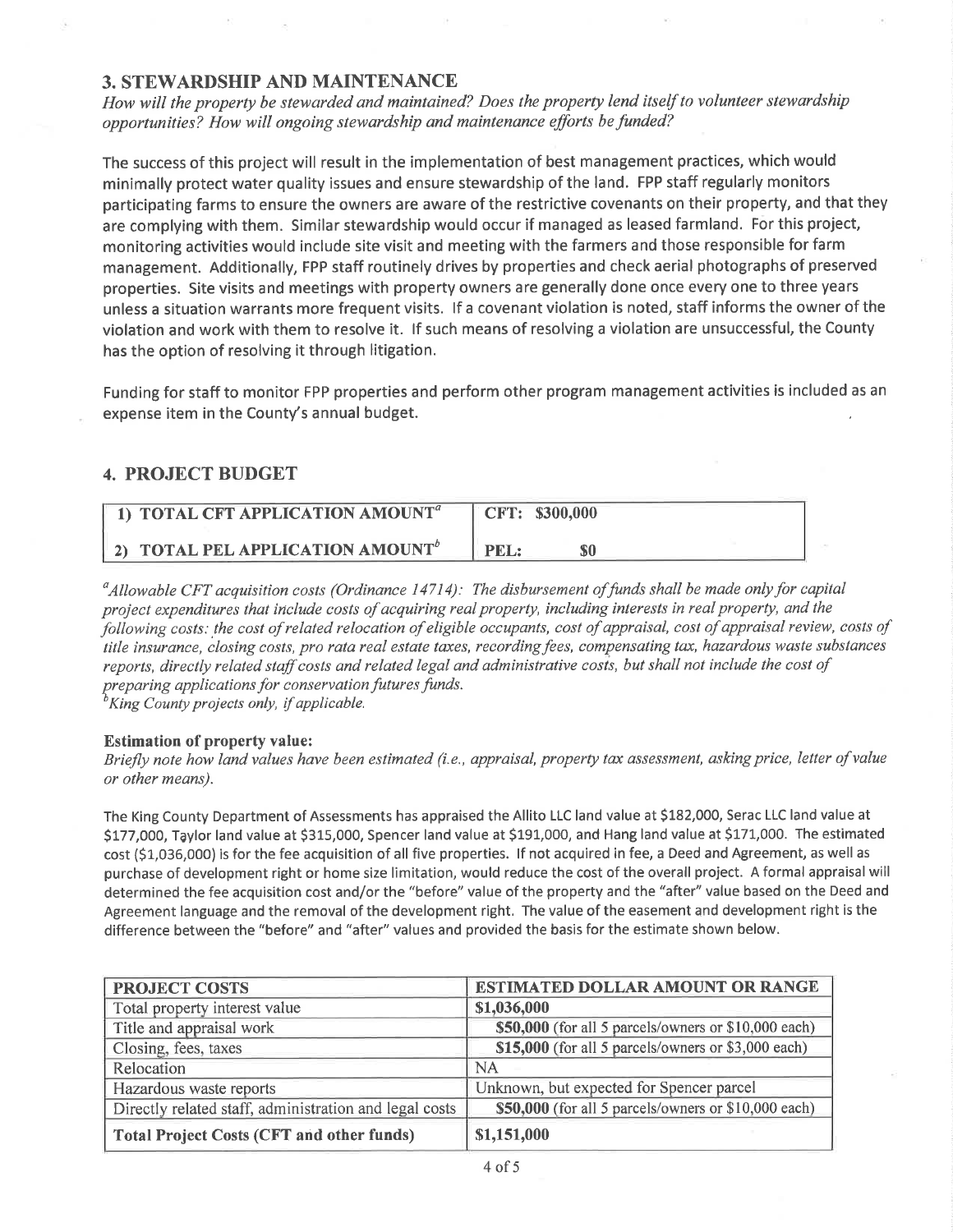| <b>MATCHING FUNDS: Existing Sources</b><br>(CFT can only provide a maximum of 50% of anticipated<br>project costs) | <b>DATE</b><br>(Expended or Committed) | <b>DOLLAR AMOUNT</b><br>(Expended or Committed) |
|--------------------------------------------------------------------------------------------------------------------|----------------------------------------|-------------------------------------------------|
| 79' Bond                                                                                                           | Existing                               | \$300,000                                       |
| TBD – other revenue and/or grant sources                                                                           | <b>TBD</b>                             |                                                 |
| <b>Total CFT Funds Previously Received</b><br><b>This Project</b>                                                  | <b>NA</b>                              |                                                 |
| <b>Total Matching Funds and Past CFT Funds</b><br><b>Currently Identified</b>                                      | <b>NA</b>                              |                                                 |
| <b>Unidentified Remaining Match Need</b>                                                                           | \$275,500                              |                                                 |

#### Unidentified remaining match need: What funds are anticipated and what is the time frame? Please briefty discuss how the unidentified remaining match need above will be met.

This multi-parcel, multi-owner, and potentially multi-year project will require more funds to be successful. For this application year, FPP is asking for \$300,000 to initiate the project and provide sufficient funding to acquire two of the properties, as well as begin appraisal of one or more of the other three. Additional CFT and other funding sources, including TDR and state grants will be pursued as needed. lf other active FPP projects with dedicated 79' Bond dollars are not fruitful in 2016 and 2017, then additional 79' Bond dollars could be available as well.

## 5. IN-KIND CONTRIBUTIONS FROM PARTNERSHIPS

| <b>Brief Activity Description</b> | <b>Dollar Value of</b><br>In-kind<br><b>Contribution</b> | <b>Status</b><br>(Completed or Proposed) | <b>Activity Date Range</b><br>(Completion Date or Proposed<br>Completion Date) |
|-----------------------------------|----------------------------------------------------------|------------------------------------------|--------------------------------------------------------------------------------|
| NA                                |                                                          |                                          |                                                                                |
| <b>TOTAL</b>                      |                                                          |                                          |                                                                                |

## 6. ATTACHED MAPS (*Two maps are now required: 1) site map and 2) general location map; you* may also include one additional map, aerial photo or site photo)

 $8\frac{1}{2}$  x 11" maps are preferred, but 11 x 17" is acceptable if folded and hole-punched for insertion into a three-ring binder.

#### Site Map that shows the following:

- Each parcel proposed for acquisition in yellow or distinct shading and an indication of any parcel proposed for less than fee simple acquisition, such as a conservation easement;
- Location of any proposed development to the site such as parking, trails or other facilities;
- Location of any proposed site restoration;
- Existing adjacent public (local, state or federal) parks or open spaces labeled and shown in dark green or distinct shading.

#### Location Map that shows the following:

- Other permanently protected open spaces (private, non-profit, institutional, etc.) shown in light green or distinct shading;
- . Major water courses such as creeks, rivers, lakes or wetlands;
- Major roads, arterial roads or regional trails.
- . Mqp scale: This map should show approximately a ten-mile radius around the proposed acquisition(s).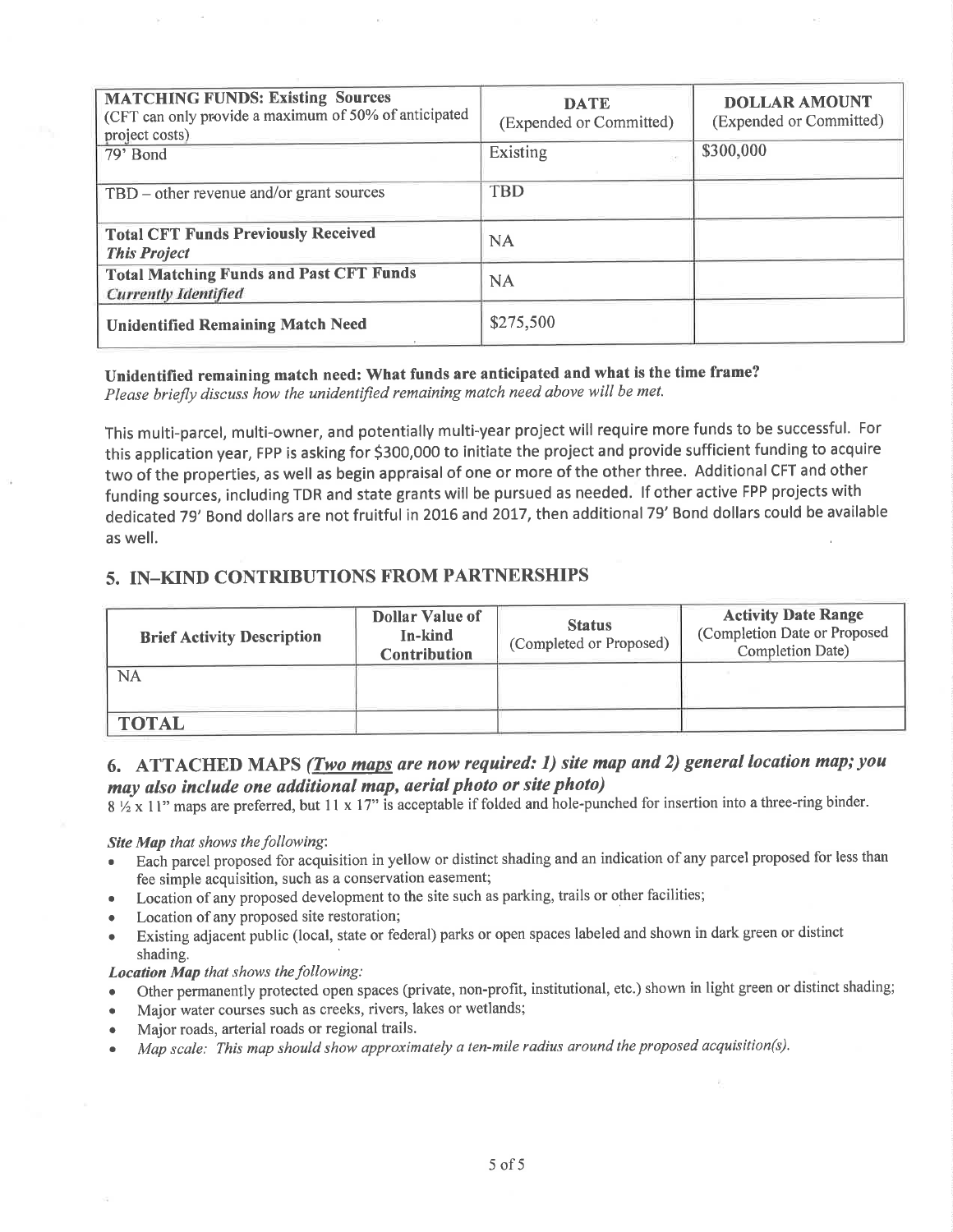# Legend

Incorporated Areas

Kent

**Agricultural Production District** 

FPP property

Publicly owned land or easement

The information included on this map has been compiled by King County staff from<br>a variety of sources and is subject to change without notice. King County makes no<br>representations or warranties, express or implied, as to a use as a survey product. King County shall not be liable for any general special indirect incidental or consequential damages including, but not limited to lost revenues or lost<br>profits resulting from the use or misuse of the information contained on this map. Any sale of this map or information on this map is prohibited except by written permission of King County